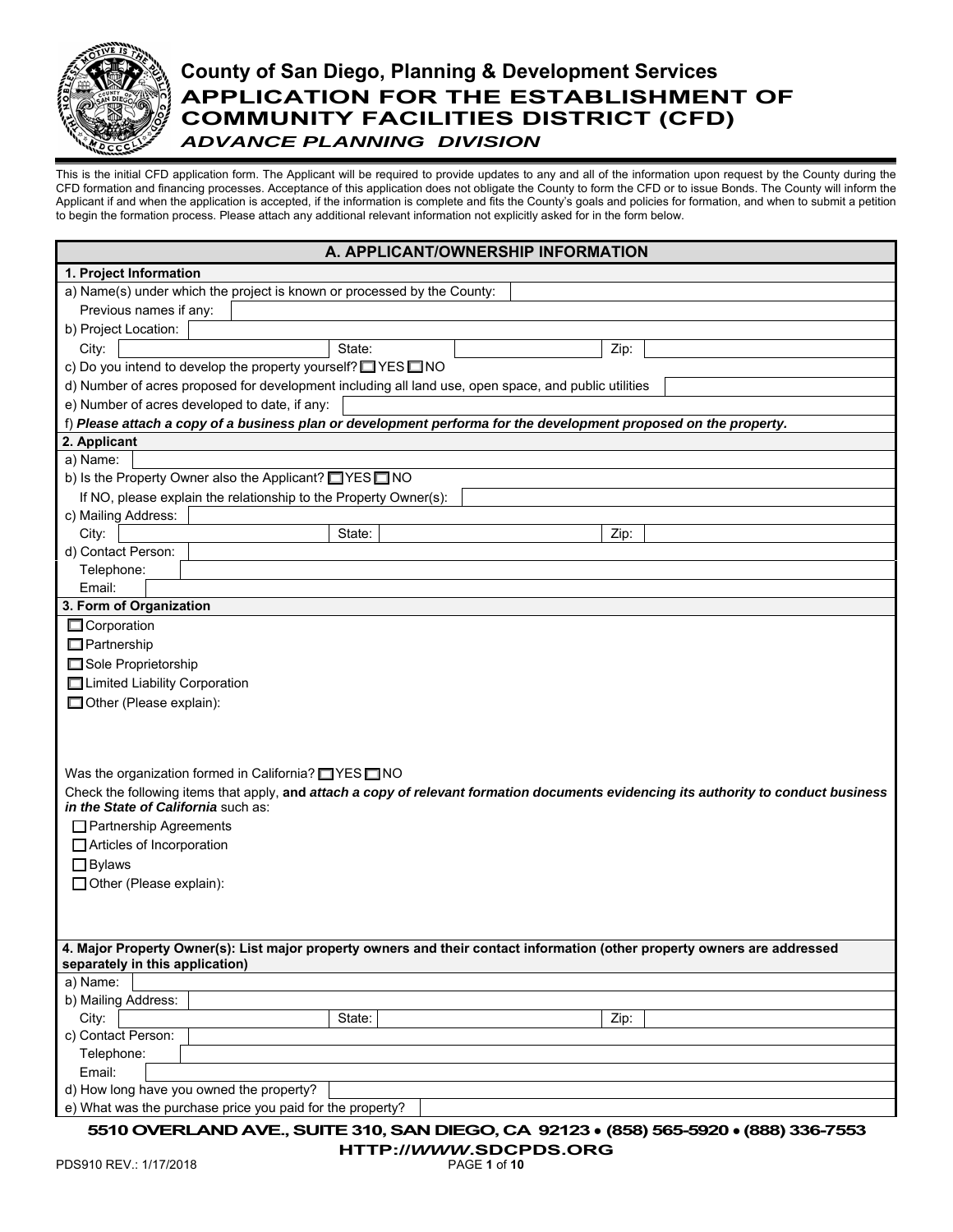|  | 5. Description of Legal Structure |  |  |  |
|--|-----------------------------------|--|--|--|
|--|-----------------------------------|--|--|--|

Please identify the type of legal ownership below:  $\Box$  Individuals □ Family Trust

□ Partnership

□ Corporation

□ Other (Please Explain):

## *Please attach evidence of legal title.*

### **6. Past Formation and Bond Issuance Experience**

Is this CFD proposed to issue bonds? ☐ YES ☐ NO Please complete Table 1 in Section E.

a) Any current or recently completed developments undertaken by the Property Owner:

**b)** *Please attach corporate literature and sales brochures, if available.*

## **7. Other Property Owners**

Provide a list of the property owners in the proposed district. Briefly describe the overall level of support/opposition for the proposed CFD. *Attach a map that identifies all property owners including Assessor Parcel Numbers.*

*Note: It is recommended that the Applicant obtain signatures of 100% of property owners prior to filing a petition to request initiation of formation proceedings (these signatures should be attached to the petition).*

## **B. DISTRICT INFORMATION**

**1. District Boundaries**

a) Define the boundaries of the proposed CFD, *please attach map with a list of Assessor Parcel Numbers and ownership information for each parcel***:**

b) Number of gross acres proposed to be developed:

c) Number of gross acres owned by the property owner(s):

### **2. Scope of CFD**

a) The proposed CFD will include:

**□ Public Infrastructure Facilities** 

**□ Ongoing operations/maintenance/services** 

b) If the proposed CFD includes Public Infrastructure Facilities, please complete Table 2 in Section E, and *attach an exhibit showing proposed public infrastructure facilities***.**

c) If the proposed CFD includes Operations/Maintenance/Services, please complete Table 3 in Section E and *provide a letter/memo indicating the public agencies acceptance and knowledge that the Proposed CFD will be a funding source for those services*. The letters will be required to be submitted prior to CFD approvals.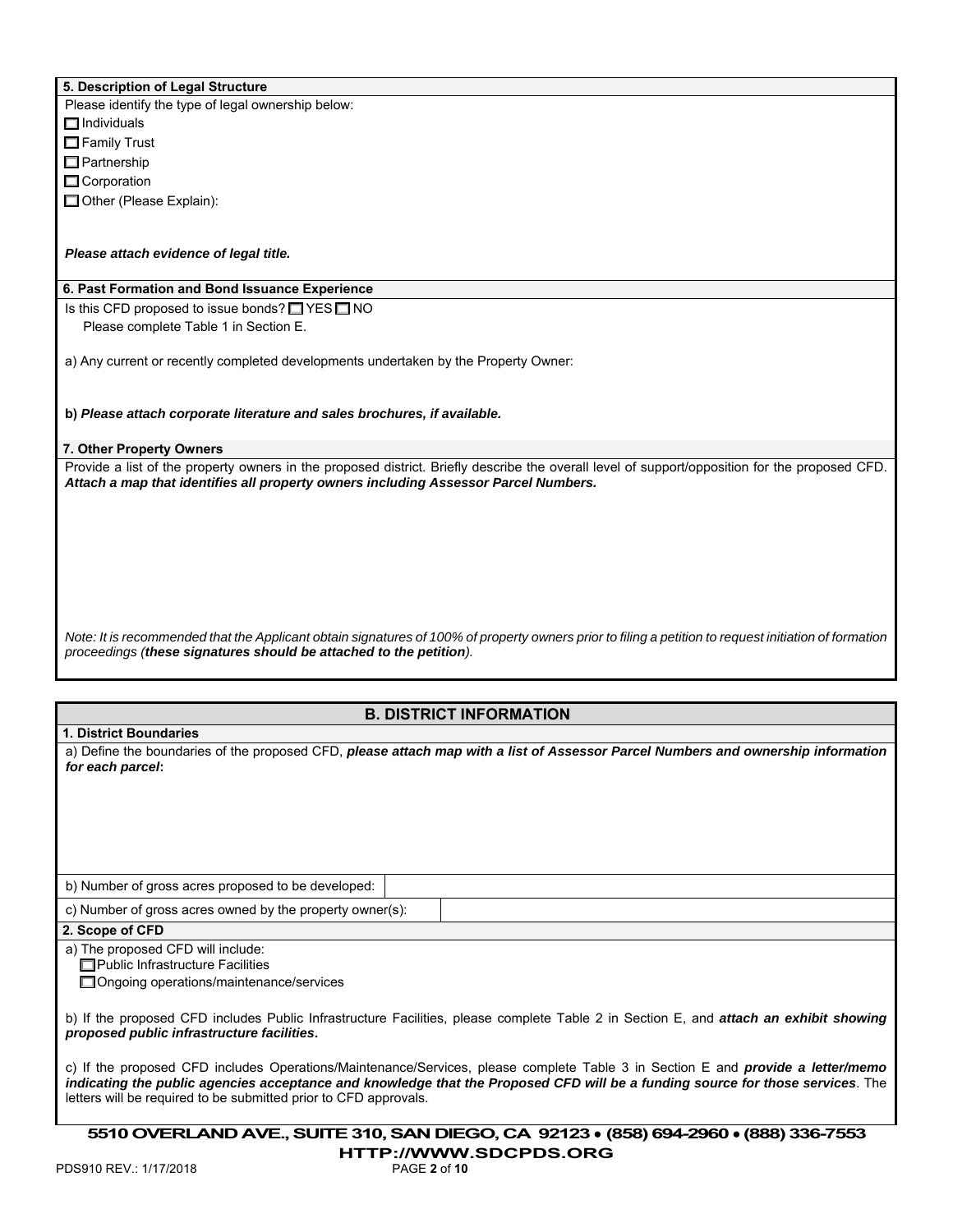|  |  |  | <b>Scope of CFD</b> continued |
|--|--|--|-------------------------------|
|--|--|--|-------------------------------|

d) Will the proposed CFD include or affect surrounding property owners? ☐ YES ☐ NO

If YES, please explain:

## **3. Regional Public Benefit**

Examples of public benefits include, without limitation:

a) Regional improvements that benefit a population beyond the immediate impact area of the project (e.g. libraries, fire stations) b) Low/very low income housing

c) Environmental benefits such as preservation of wetlands or construction of stormwater treatment facilities

d) Additional public improvements (e.g. improvements beyond those required by the County as a condition of project's approval) Please identify the regional public benefit of the proposed financing:

#### **4. Impact Fee Requirements**

Are any impact fees owed to the County as a condition to develop the property? □ YES □ NO

**5. Public Entity Acquisition Agreements**

Does this section apply? □ YES □ NO

 If YES, please complete Table 4 in Section E *(a signed memo/letter printed on agency letterhead stating the agencies' intent to acquire property may be attached for application purposes).*

Has the Applicant and/or Property Owner entered into any option or other form of agreement to sell all or a portion of the property? ☐ YES ☐ NO

If YES, please describe arrangement and *attach copies of any agreements describing arrangement:*

### **6. Land Use**

Please complete Table 5 in Section E.

## **7. Land Use Approvals**

What is the status of all applicable items below? Please include processing numbers, date of approval, and current processing status: a) Land use approvals

b) Maps (i.e. tentative map, site plan, final map, etc.)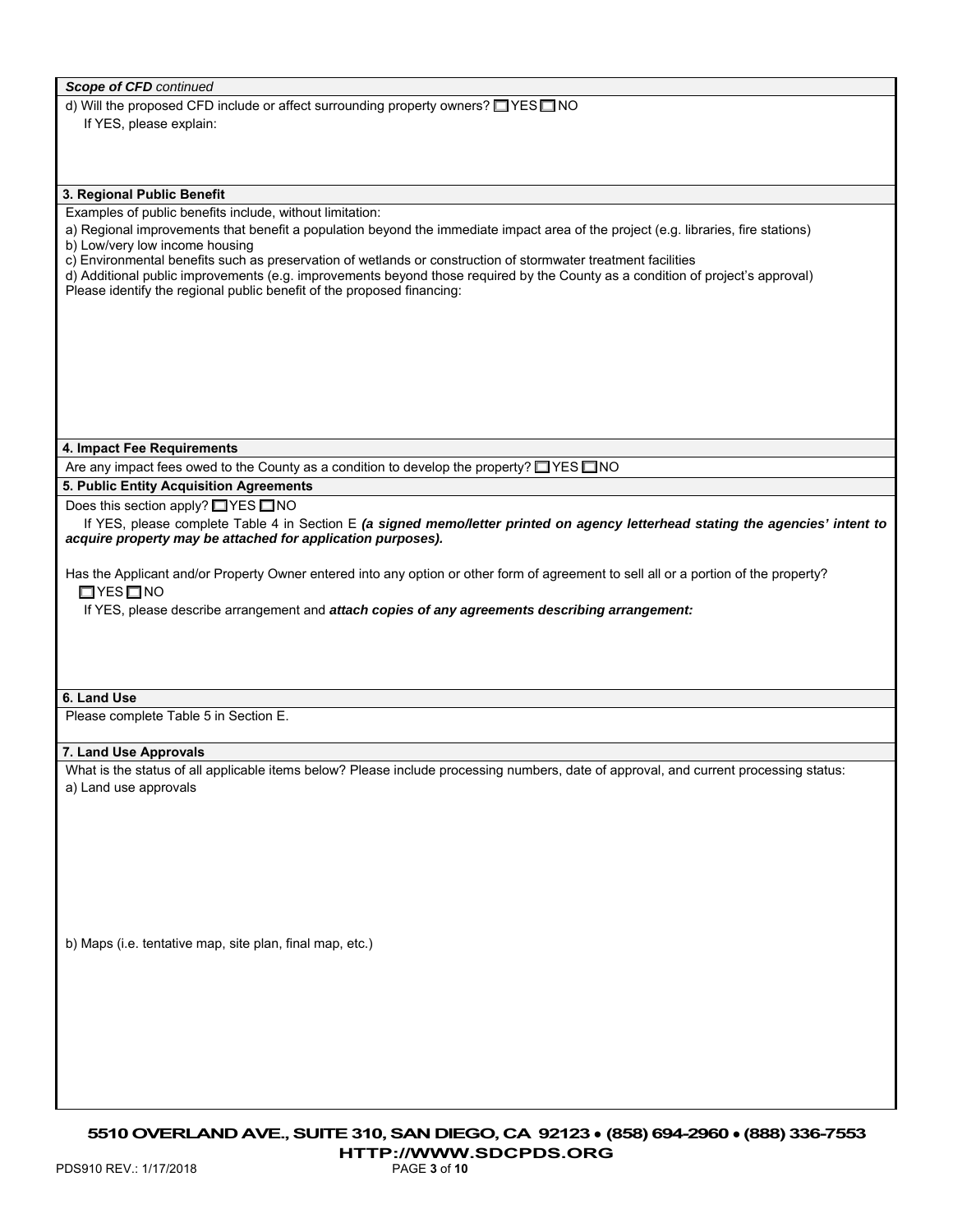| <b>Land Use Approvals continued</b>                                                            |
|------------------------------------------------------------------------------------------------|
|                                                                                                |
| c) Environmental review for the development of the property (i.e. describe the current zoning) |
|                                                                                                |
|                                                                                                |
|                                                                                                |
|                                                                                                |
|                                                                                                |
|                                                                                                |
|                                                                                                |
|                                                                                                |
|                                                                                                |
|                                                                                                |
| d) Development Agreements                                                                      |
|                                                                                                |
|                                                                                                |
|                                                                                                |
|                                                                                                |
|                                                                                                |
|                                                                                                |
|                                                                                                |
|                                                                                                |
|                                                                                                |
|                                                                                                |
| e) Specific Plans                                                                              |
|                                                                                                |
|                                                                                                |
|                                                                                                |
|                                                                                                |
|                                                                                                |
|                                                                                                |
|                                                                                                |
|                                                                                                |
|                                                                                                |
| f) General Plan Amendment                                                                      |
|                                                                                                |
|                                                                                                |
|                                                                                                |
|                                                                                                |
|                                                                                                |
|                                                                                                |
|                                                                                                |
|                                                                                                |
|                                                                                                |
| 8. Other Public Infrastructure Needs and Obligations Not Financed Through Proposed CFD         |
| Does this section apply? NES NO                                                                |
|                                                                                                |
| If YES, please complete Table 6 in Section E. If NO, please explain:                           |
|                                                                                                |
|                                                                                                |
|                                                                                                |
|                                                                                                |
|                                                                                                |
|                                                                                                |
|                                                                                                |
|                                                                                                |
| 9. Taxes, Assessment, and Liens                                                                |
| List all:                                                                                      |
| a) Existing and proposed taxes                                                                 |
|                                                                                                |
|                                                                                                |
|                                                                                                |
|                                                                                                |
|                                                                                                |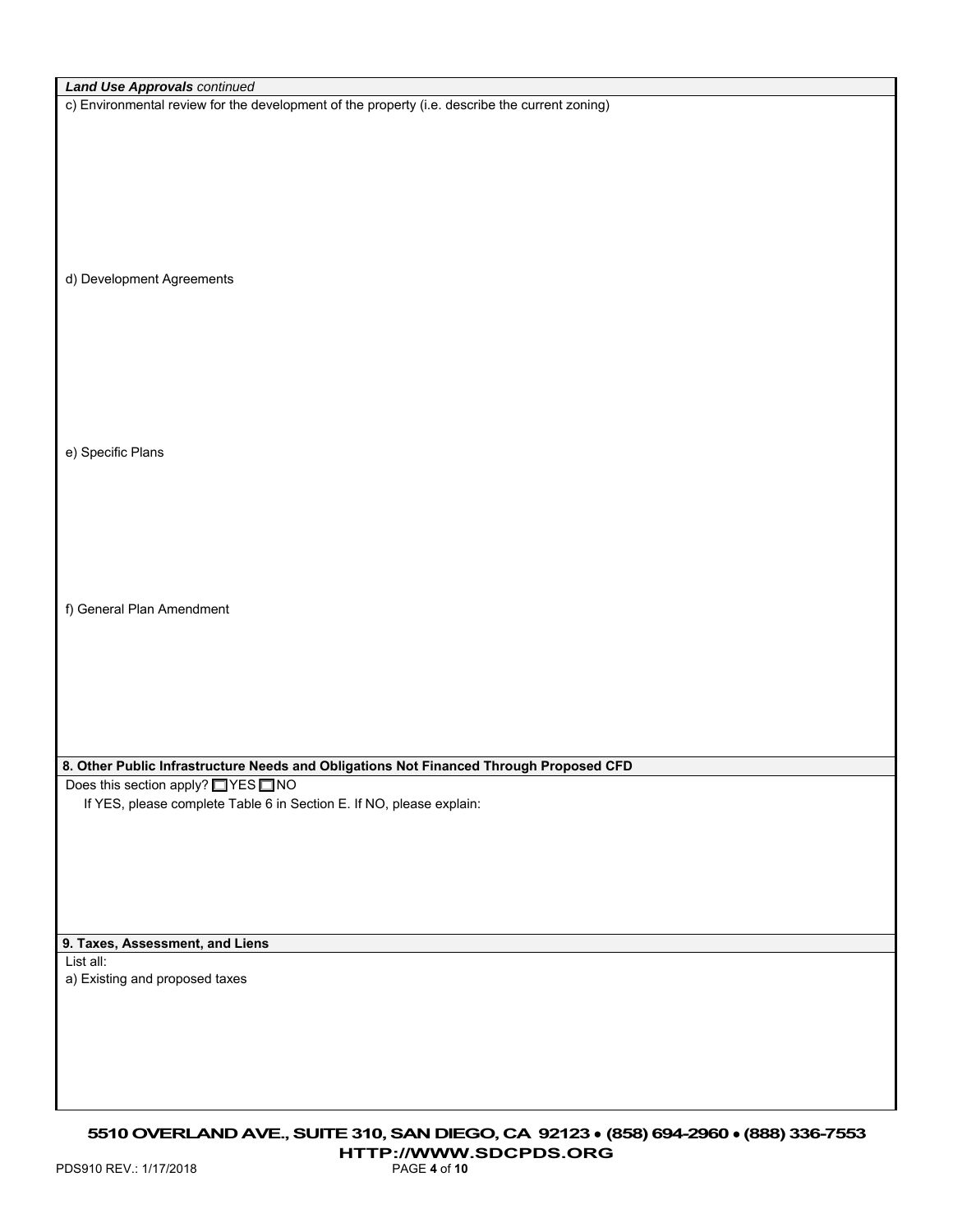| Taxes, Assessment and Liens continued                                                                                                         |        |  |      |  |
|-----------------------------------------------------------------------------------------------------------------------------------------------|--------|--|------|--|
| b) Assessments                                                                                                                                |        |  |      |  |
|                                                                                                                                               |        |  |      |  |
|                                                                                                                                               |        |  |      |  |
|                                                                                                                                               |        |  |      |  |
|                                                                                                                                               |        |  |      |  |
|                                                                                                                                               |        |  |      |  |
|                                                                                                                                               |        |  |      |  |
|                                                                                                                                               |        |  |      |  |
|                                                                                                                                               |        |  |      |  |
| c) Liens on properties in the proposed CFD                                                                                                    |        |  |      |  |
|                                                                                                                                               |        |  |      |  |
|                                                                                                                                               |        |  |      |  |
|                                                                                                                                               |        |  |      |  |
|                                                                                                                                               |        |  |      |  |
|                                                                                                                                               |        |  |      |  |
|                                                                                                                                               |        |  |      |  |
|                                                                                                                                               |        |  |      |  |
| d) Other secured interests on the property                                                                                                    |        |  |      |  |
|                                                                                                                                               |        |  |      |  |
|                                                                                                                                               |        |  |      |  |
|                                                                                                                                               |        |  |      |  |
|                                                                                                                                               |        |  |      |  |
|                                                                                                                                               |        |  |      |  |
|                                                                                                                                               |        |  |      |  |
| Please attach a recent preliminary title report and recent property tax bill.                                                                 |        |  |      |  |
|                                                                                                                                               |        |  |      |  |
| 10. Other Districts on the Property                                                                                                           |        |  |      |  |
| Has the Applicant or Property Owner filed a petition with another public agency (e.g. school or water district) to form a separate Assessment |        |  |      |  |
| or Mello-Roos District on this property? NES NO                                                                                               |        |  |      |  |
| If YES, please identify other public agencies:                                                                                                |        |  |      |  |
|                                                                                                                                               |        |  |      |  |
|                                                                                                                                               |        |  |      |  |
|                                                                                                                                               |        |  |      |  |
|                                                                                                                                               |        |  |      |  |
|                                                                                                                                               |        |  |      |  |
|                                                                                                                                               |        |  |      |  |
|                                                                                                                                               |        |  |      |  |
| 11. Lenders                                                                                                                                   |        |  |      |  |
| Name:                                                                                                                                         |        |  |      |  |
| <b>Business Address:</b>                                                                                                                      |        |  |      |  |
| City:                                                                                                                                         | State: |  | Zip: |  |
| Telephone:                                                                                                                                    |        |  |      |  |
| Contact person of any lender with whom the Applicant is currently doing business in connection with the project:                              |        |  |      |  |
|                                                                                                                                               |        |  |      |  |
|                                                                                                                                               |        |  |      |  |
|                                                                                                                                               |        |  |      |  |
| Are there any deeds of trust on the property in the proposed District? THES THO                                                               |        |  |      |  |
| Is there any construction financing in place? TYES TNO                                                                                        |        |  |      |  |
|                                                                                                                                               |        |  |      |  |

## **The following series of questions are directly related to the issuance of bonds; if this application is for the formation of an "Operations/Maintenance/Services" only CFD, this section may be skipped.**

## **C. FINANCIAL SOLVENCY/CREDIT WORTHINESS**

**1. Financial Statements**

*Attach sufficient financial information, in the form of audited financial statements prepared in the ordinary course of business as listed below:* 

a) Applicant's financial statements for the past three years;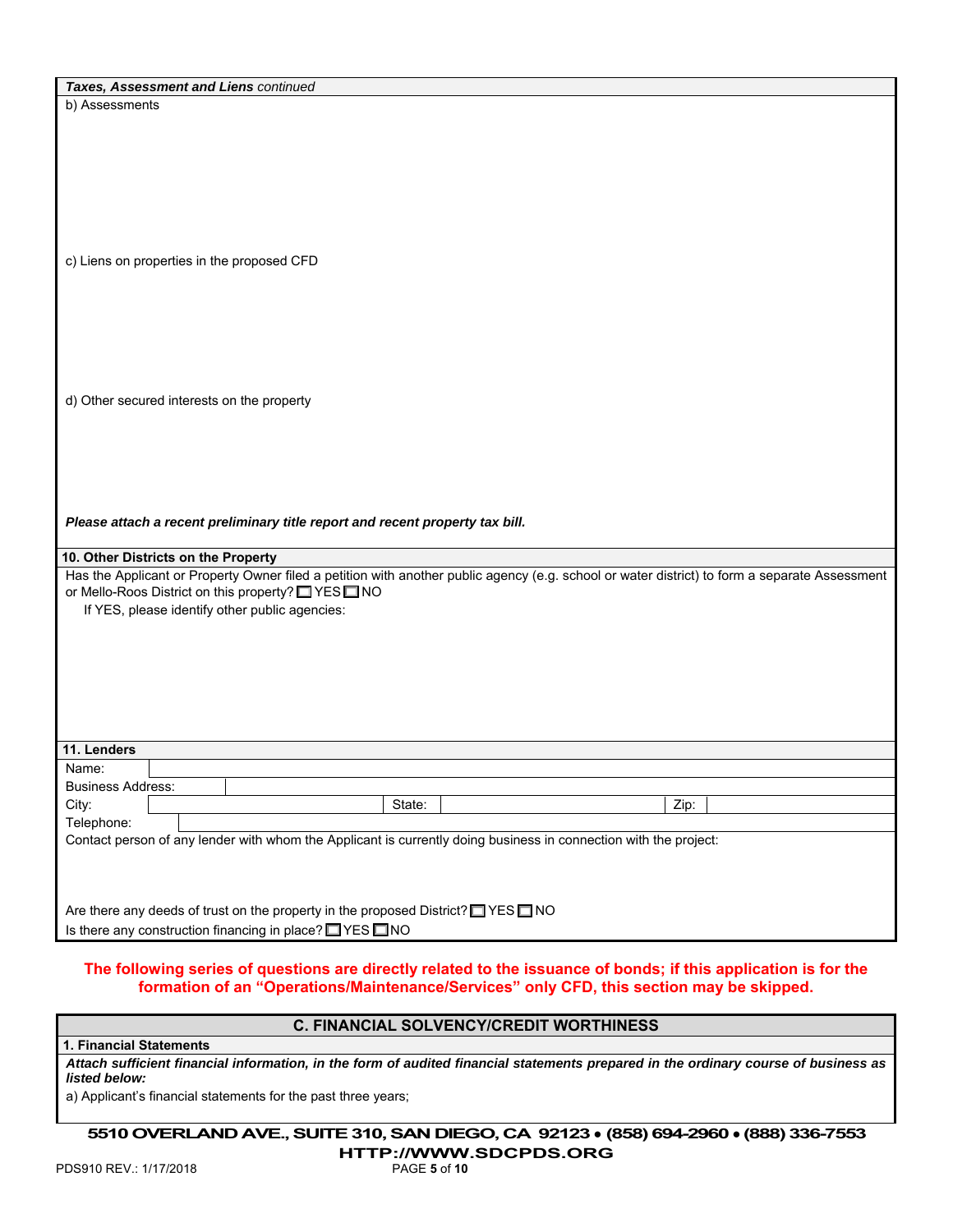|  | <b>Financial Statements continued</b> |  |
|--|---------------------------------------|--|
|--|---------------------------------------|--|

b) Financial status of the development including, but not limited to, the Applicant's assets, liabilities, and equity in the development, and income and expenditures for the development for the past three years. With respect to equity, this shall include, but not be limited to, the amount of cash equity invested in the project by the Applicant;

c) A current pro-forma cash flow analysis concerning the project that has been prepared by or for the Applicant and best reflects the Applicant's business plan for the project; and

d) Pro-forma cash flow analyses and any updates thereof given to lenders providing construction financing for the project, prepared no earlier than 90 days prior to the Applicant's application submittal date to the County. If the pro forma cash flow analyses or any updates thereof were prepared beyond the 90 day period, then provide it and the next one once completed.

Financial statements provided shall be audited and endorsed/certified by a Certified Public Accountant in accordance with generally accepted auditing standards such that the County may rely upon the Applicant's audited financial statements in the process of issuing bonds for the project. *The County may require additional financial information.*

**2. Debt**

Describe and discuss the facts and circumstances regarding the Applicant, in the past 10 years where the Applicant (indicate if not Applicable):

a) Failed to pay taxes or assessments (including penalties or interest), other similar payments or debts of any nature when due under the governing law or agreements **OR**

b) Failed to pay any loan, line of credit or other indebtedness when due (including penalty or interest)

#### **3. Other Financial Issues**

Describe and discuss the facts and circumstances regarding the Applicant and any non-owner principal participant of the Applicant, where, in the past 10 years, any or all of them (indicate if not applicable):

a) Participated in or owned all or a portion of a development that experienced a draw on a reserve for the payment of debt services on the bonds,

b) Participated in or owned all or a portion of a development that experienced a technical default according to the terms of the governing law or the bond documents,

c) Appointed a receiver to manage his or its business affairs,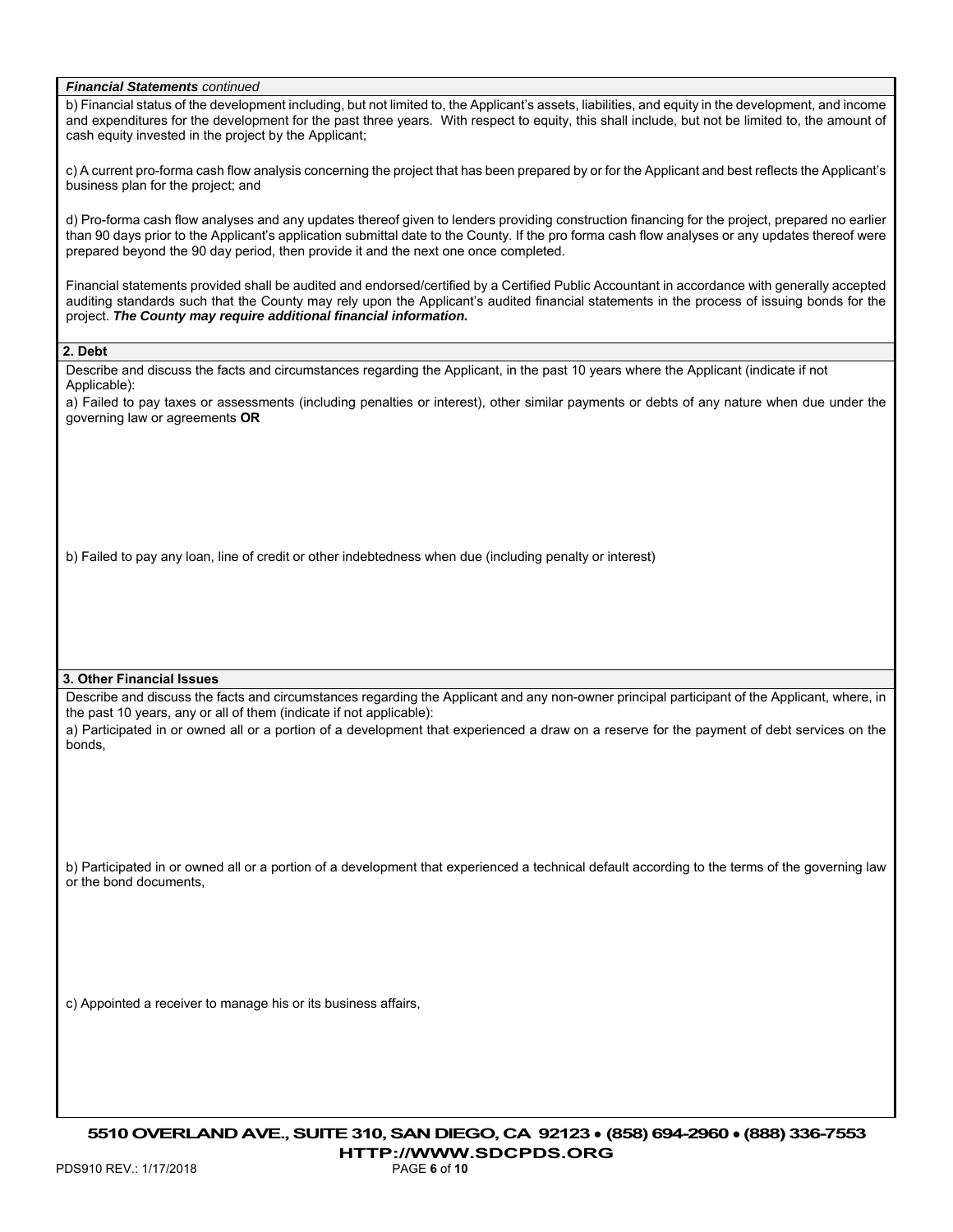d) Made an assignment for the benefit of his or its creditors,

e) Took any action or suffered under any insolvency, bankruptcy, reorganization, moratorium or other debtor relief act or statute,

f) Filed any voluntary petition in bankruptcy, or any of his or its creditors filed any involuntary petition in bankruptcy,

g) Admitted in writing to his or its inability to pay its debts as they become due,

h) Filed any answer admitting to, or failed to timely contest, a material allegation of a petition filed against it in any legal proceeding seeking reorganization, arrangement, composition, readjustment, liquidation or dissolution or similar relief,

i) Experienced the attachment, lien, levy, encumbrance, execution or other judicial seizure of all or substantially all of his or its assets if such attachment, lien, levy encumbrance, execution or other seizure remained un-dismissed, un-discharged, or not released for a period of 10 business days after the attachment, lien, levy encumbrance, execution or other seizure thereof,

j) Offered a "deed in lieu of foreclosure" or reached any compromise with lenders in the settlement of debts,

k) Participated in or owned all or a portion of a project that was the subject of an inquiry, proceeding, enforcement action or lawsuit brought by the Securities and Exchange Commission, or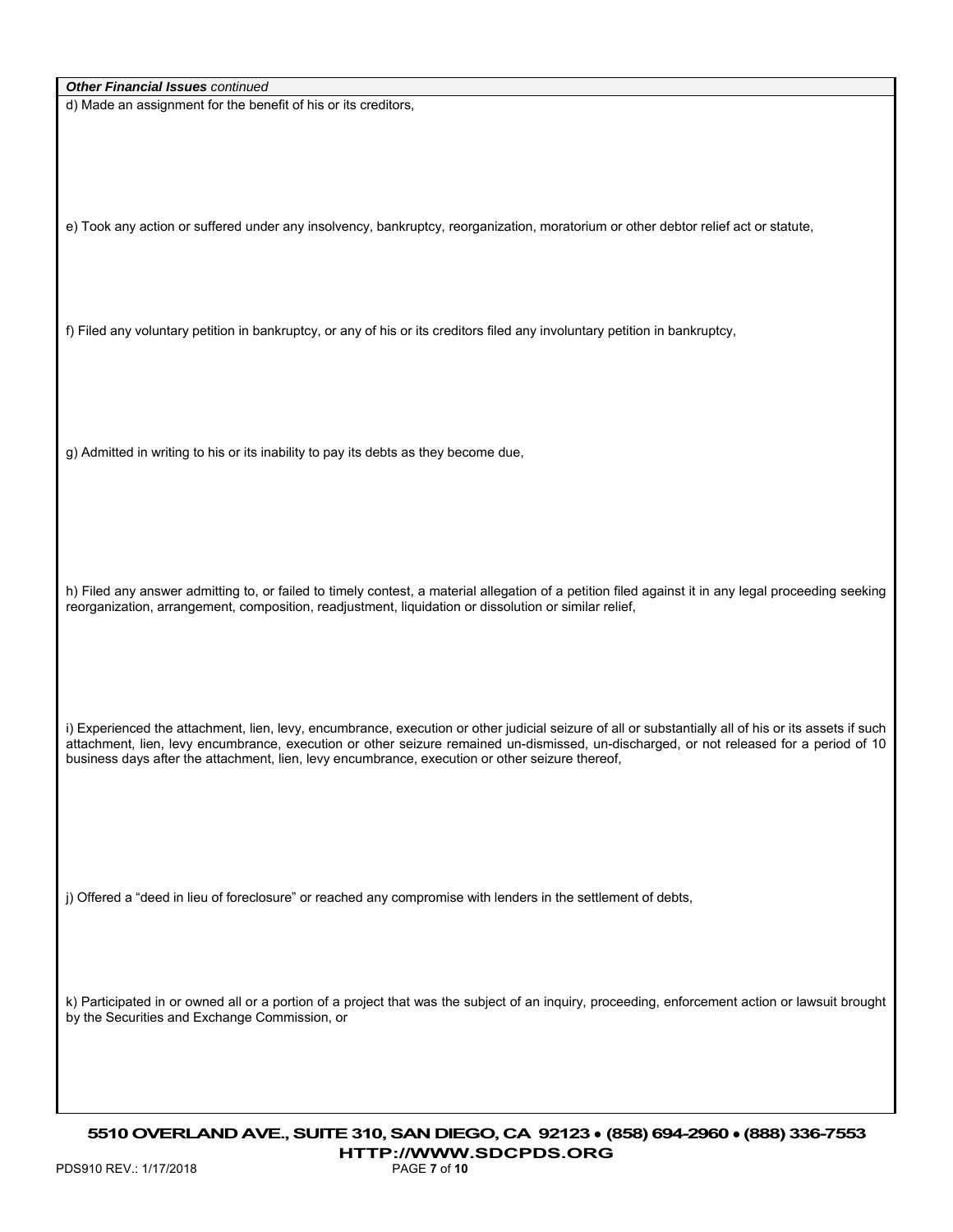|  |  |  | <b>Other Financial Issues continued</b> |
|--|--|--|-----------------------------------------|
|--|--|--|-----------------------------------------|

l) Received a "Wells" letter from a securities regulator, either Securities Exchange Commission or NASD, regarding changes that the regulator intended to bring against the Applicant

#### **4. Financial Issues Status**

If any conditions above continue to exist, describe and discuss the status of such matters, including the likelihood and expected time of their resolution, please complete Table 7 in Section E.

#### **5. Litigation**

Please complete Table 8 in Section E.

## **6. Absorption**

Describe the:

a) Timing and/or absorption for the sale or lease of property in the proposed CFD

b) Has an absorption study been done for the proposed development of the property within the last two years? □ YES □ NO If YES, *please attach a copy.*

c) Has an appraisal been done for the property within the last two years? □ YES □ NO

If YES, *please attach a copy.*

If NO, *please attach current year assessed value for all parcels.*

**D. PAYMENT OF TAXES/ASSESSMENTS**

| PDS910 REV: 1/17/2018   | 5510 OVERLAND AVE., SUITE 310, SAN DIEGO, CA 92123 • (858) 694-2960 • (888) 336-7553<br><b>HTTP://WWW.SDCPDS.ORG</b><br>PAGE 8 of 10     |        |                                                                                                                                                |
|-------------------------|------------------------------------------------------------------------------------------------------------------------------------------|--------|------------------------------------------------------------------------------------------------------------------------------------------------|
|                         |                                                                                                                                          |        |                                                                                                                                                |
| c) Phone Number:        |                                                                                                                                          |        |                                                                                                                                                |
| b) Address:<br>City:    | State:                                                                                                                                   |        | Zip:                                                                                                                                           |
| a) Name:                |                                                                                                                                          | Title: |                                                                                                                                                |
|                         | Signature for Application Conclusion: If we have additional questions regarding your property, who is the appropriate person to contact? |        |                                                                                                                                                |
|                         |                                                                                                                                          |        |                                                                                                                                                |
|                         |                                                                                                                                          |        |                                                                                                                                                |
| If YES, please explain: | Do you foresee any difficulty in your ability to make timely payment of the special taxes to be imposed? $\Box$ YES $\Box$ NO            |        |                                                                                                                                                |
|                         |                                                                                                                                          |        |                                                                                                                                                |
|                         |                                                                                                                                          |        |                                                                                                                                                |
|                         | with the Community Facilities District (i.e. bank savings, land sale proceeds, loan proceeds, etc.)                                      |        |                                                                                                                                                |
|                         |                                                                                                                                          |        | Describe the source of funds that the Applicant and/or Property Owner will use to pay special taxes to be levied on the property in connection |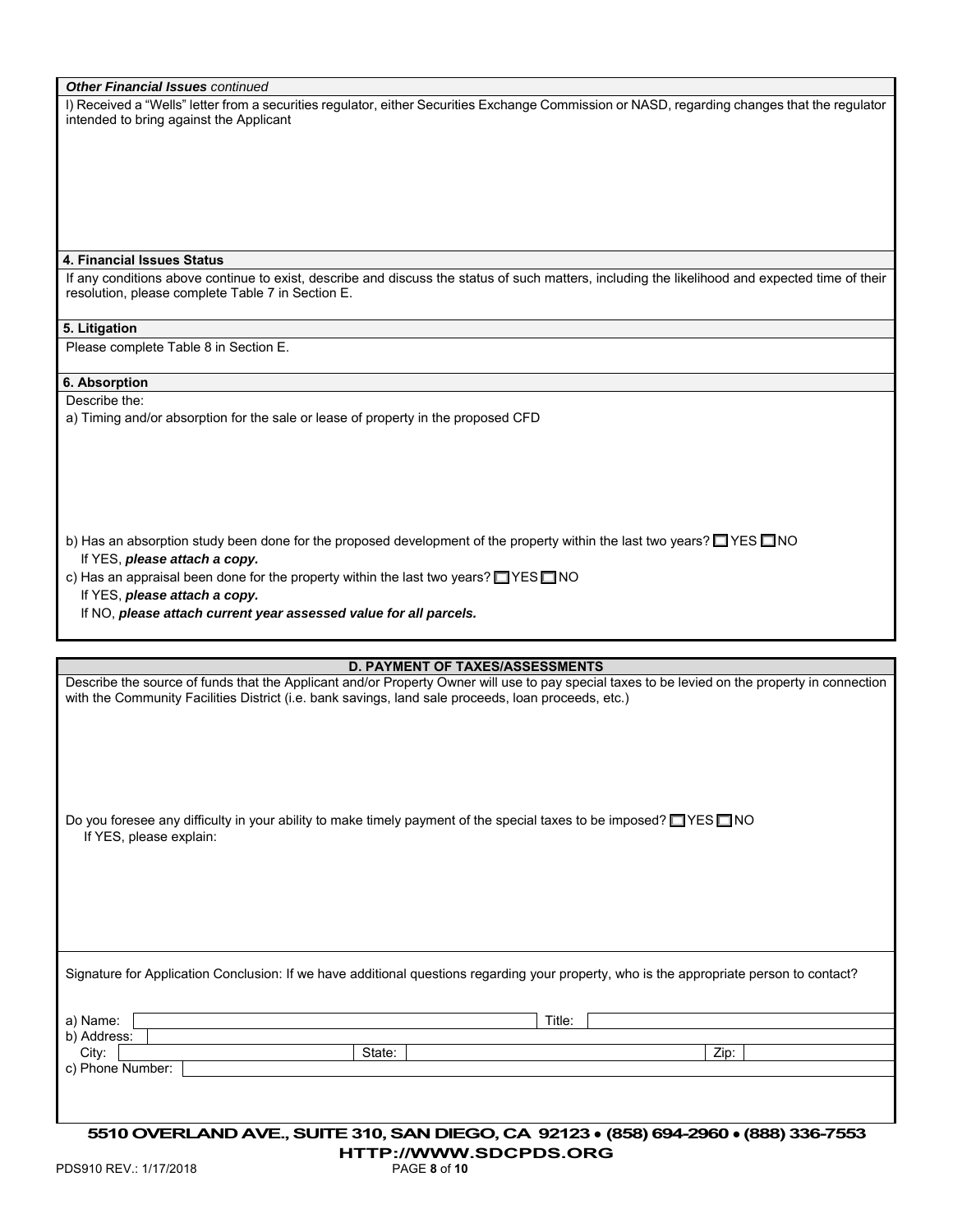| <b>Signature for Application Conclusion continued</b>                                                                                                                      |           |
|----------------------------------------------------------------------------------------------------------------------------------------------------------------------------|-----------|
| PLEASE RETURN THE COMPLETED FORM AND ATTACHMENTS TO:<br>Planning & Development Services - Advance Planning Division<br>5510 Overland Ave, Suite 310<br>San Diego, CA 92123 |           |
| The undersigned hereby certifies that the foregoing information is true and correct as of the date set forth below.                                                        | Landowner |
| Date: <u>______________________________</u>                                                                                                                                |           |

#### **NOTICE REGARDING DISCLOSURE**

Rule 15c2-12 promulgated under the Securities Exchange Act of 1934 (the "Rule") relates to certain required disclosure information that must be made available to prospective purchasers of municipal bonds. Under the Rule and other federal and state securities laws, certain material information must be disclosed (i) in connection with the initial offering of bonds; and (ii) on an ongoing basis with respect to "obligated persons" as defined in the Rule.

Whether a property owner/developer might be an obligated person will depend on all of the facts and circumstances. If the information you provide in response to this Application indicates this might be the case, the financing team will review with you the information that may need to be disclosed to potential Bond investors in order to comply with the Rule and other state and<br>federal securities laws. If inf